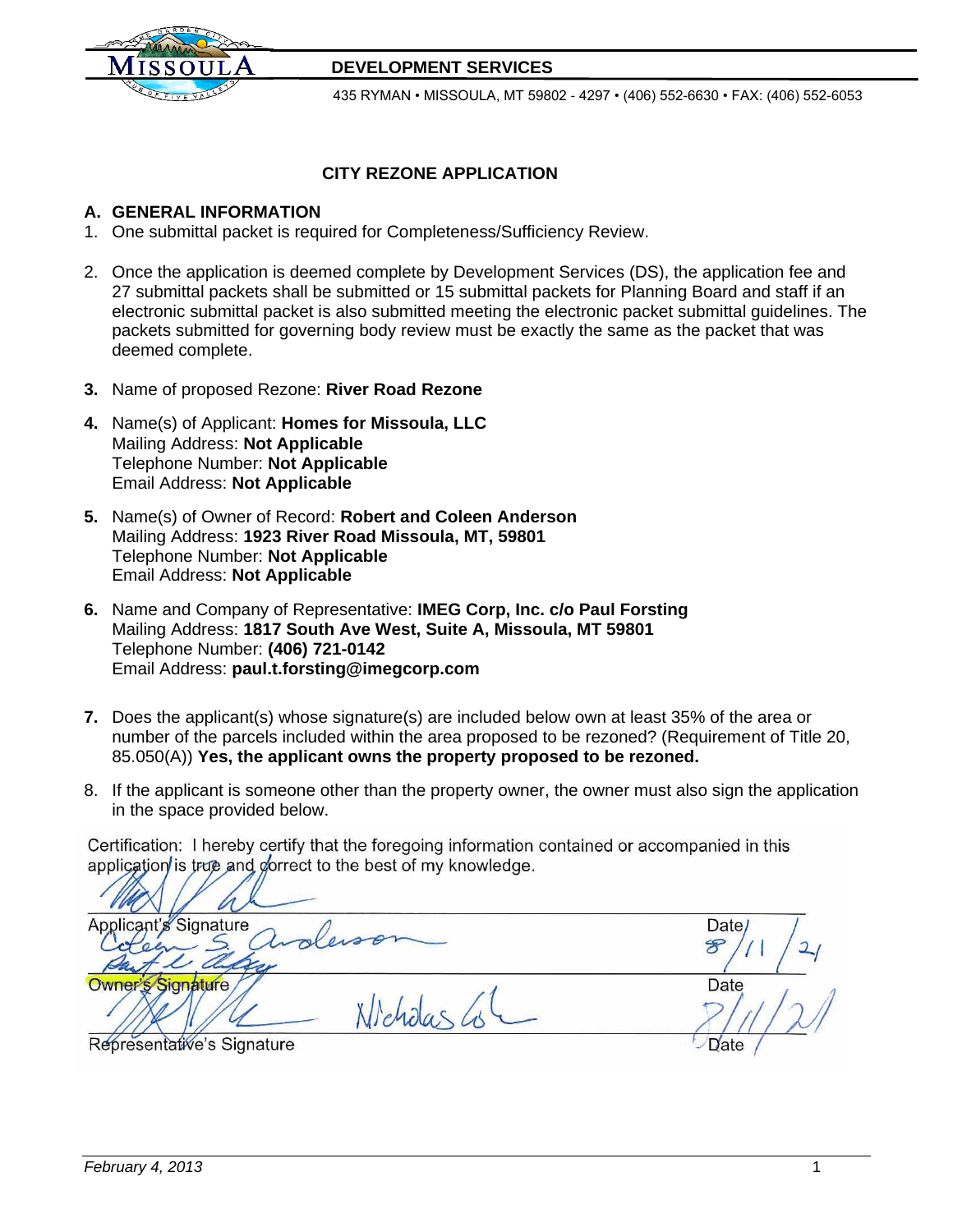## **B. SUBJECT PROPERTY INFORMATION**

General location of subject property and address (if address has been assigned): **The property is located directly adjacent to the south of River Road between Carter Court and Lafray Lane at 1923 River Rd.**

Legal Description - complete and unabbreviated: **THAT PROPERTY DESCRIBED AS PLAT OF THE WEST HALF (W1/2) OF LOT 9 OF COBBAN AND DINSMORES ORCHARD HOMES ADDITION NO. 2 IN MISSOULA COUNTY, MONTANA, THE SAME BEING LAID OUT UPON A PORTION OF THE NORTHWEST ONE-QUARTER OF THE NORTHEAST ONE-QUARTER (NW1/4NE1/4) OF SECTION 20, TOWNSHIP 13 NORTH, RANGE 19 WEST, PRINCIPAL MERIDIAN, MONTANA, MISSOULA COUNTY MONTANA.** 

## **CONTAINING A TOTAL OF 2.38 ACRES, MORE OR LESS.**

Township, Range, Section(s): **Township 13 North, Range 19 West, Section 20** Subdivision, Lot(s), Block(s): **Cobban and Dinsmore Orchard Homes Addition , West half of Lot 9.** Tract(s), COS#: **Not Applicable**

Bearings & Distances Descriptions (if boundaries of proposed rezone are not exactly the same as the boundaries of the property legally described above): **Not applicable, the legal description provided above is the same as the boundary of the property proposed to be rezoned.** Geocode: *04220020119090000*

|                  | <b>Zoning</b>                                                                        | <b>Existing Land Use</b>                                                     |
|------------------|--------------------------------------------------------------------------------------|------------------------------------------------------------------------------|
| Adjacent (North) | <b>RT10 Residential (two-</b><br>unit/townhouse)                                     | <b>Detached House</b>                                                        |
| Adjacent (South) | dwelling)                                                                            | RM2.7 Residential (multi-Warehouse, Wholesale and<br><b>Freight Movement</b> |
| Adjacent (East)  | <b>RT10 Residential (two-</b><br>unit/townhouse)/Carters<br><b>Orchard Homes PUD</b> | <b>Detached Houses</b>                                                       |
| Adjacent (West)  | <b>RT10 Residential (two-</b><br>unit/townhouse)                                     | Detached houses, Parks &<br><b>Recreation</b>                                |

#### **C. ZONING AND GROWTH POLICY INFORMATION** 1. Complete the following table (where applicable, indicate Unzoned):

**2.** What is the current zoning of the property (including intensity designator)? **The property is currently zoned with RT10 Residential (two-unit/townhouse) designation.**

**3.** What is the requested zoning for the property (including intensity designator)? **The applicant is requesting to rezone the property with RT5.4 Residential (two-unit/townhouse) designation.**

**4.** What is the applicable comprehensive plan and land use designation for the property? **The applicable comprehensive plan is the 'Our Missoula' City Growth Policy. This area is shown on the Missoula urban area future land use designation map amended February 13, 2017 as Residential Medium Density (RMD).**

**5.** What is the intended use for the property? **The intended use for the property is a Major City Subdivision containing 19 residential lots. The proposed area is currently zoned under RT10 Residential (two-unit/townhouse) designation but will be rezoned at RT5.4 Residential (twounit/townhouse). The RT5.4 Residential (two-unit/townhouse) dictates a minimum parcel size of 5,400 sqft. The project complies with the land use designation of Residential Medium Density (RMD). RMD allows for 3 to 11 dwelling units per acre. The proposed subdivision aligns with this land designation offering 8 units per acre. New development on the proposed lots will comply with all applicable Title 20 regulations.**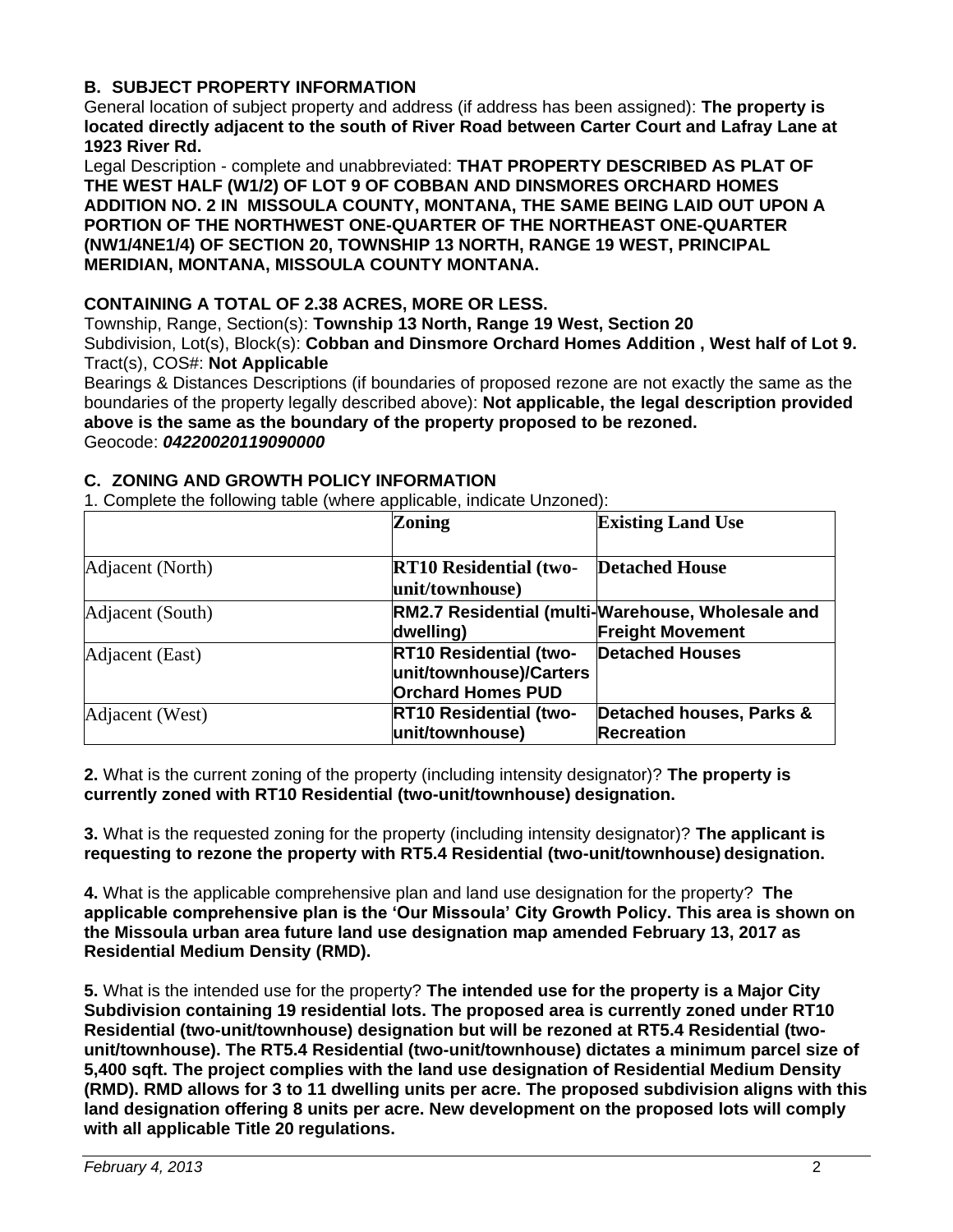## **D. RESPONSES TO REVIEW CRITERIA REQUIRED BY STATE LAW & THE CITY OF MISSOULA TITLE 20 ZONING ORDINANCE**

**Review Criteria.** Provide a response to the following review criteria for rezone requests.

#### 1. Whether the zoning is made in accordance with a growth policy;

**The proposed RT5.4 Residential (two-unit/townhouse) zoning is made in accordance with the 'Our Missoula' City Growth Policy for this area. The policy notes to identify appropriate areas in the community to develop medium density housing to make housing affordable and accessible. In accordance with this, the proposed rezone is located in an area that has already been identified within the Missoula urban area future land use designation map amended February 13, 2017 as an area for medium density residential uses. This proposed zoning would incorporate medium density residential development and fits well within the existing growth policy. The growth policy also supports protecting open space with infill projects and compactly-developed communities. The growth policy further notes to guide development to focus inward. The rezone of this property is in the core of Missoula which will provide an inward location and compactly-developed community in accordance with the growth policy.**

**The property is in a well-established existing residential neighborhood. The residents in this area benefit from a very attractive mature tree cover. The rezoning of this site will promote development which will bring road, sidewalk, boulevard, and landscaping improvements to complaint the existing built environment.**

**In accordance with the growth policy for this area, the property is close to existing adjacent and surrounding infrastructure that has already been constructed. Existing water and sewer trunk lines are available for use of this site. In addition, there are existing Mountain Line stops located on Russell St., which is less than 0.75 miles from the property. This adjacent infrastructure is in accordance with the growth policy for the area as the multiple transportation options will be a benefit to future residents and will reduce automobile dependence.**

2a. Whether the zoning is designed to facilitate the adequate provision of transportation, water, sewerage, schools, parks, and other public requirements

**The zoning is designed to facilitate the adequate provision of transportation, water, sewerage, schools, parks, and other public requirements. There are main transportation corridors near this property that facilitate efficient and adequate travel opportunities for future residents. This property is adjacent to River Road. Public transit opportunities for this area have already been designed and are offered by Mountain Line.**

**The zoning is designed to facilitate the adequate provision of water and sewer as public water and sewer mains already exist for this property. The zoning is designed to facilitate the adequate provision of school as properties in this area are in the Hawthorne Elementary, C.S. Porter Middle School, and Big Sky High School district. These schools provide adequate facilities for school-aged children. The zoning is designed to facilitate the adequate provision of parks as there are multiple parks located in the area. To facilitate the adequate provision of other public requirements, the property is also near commercial services that will serve this property. The close proximity to these commercial services will be a benefit to the development. No adverse impacts are anticipated as a result of the proposed rezone and all other public requirements will be improved by developing this area.**

2b. Whether the zoning considers the effect on motorized and non-motorized transportation systems; **The proposed zoning for this property considers the effect on both motorized and nonmotorized transportation systems. There is an existing sidewalk adjacent to the east of the site. Many of the adjacent streets surrounding this property have sidewalks that provide adequate**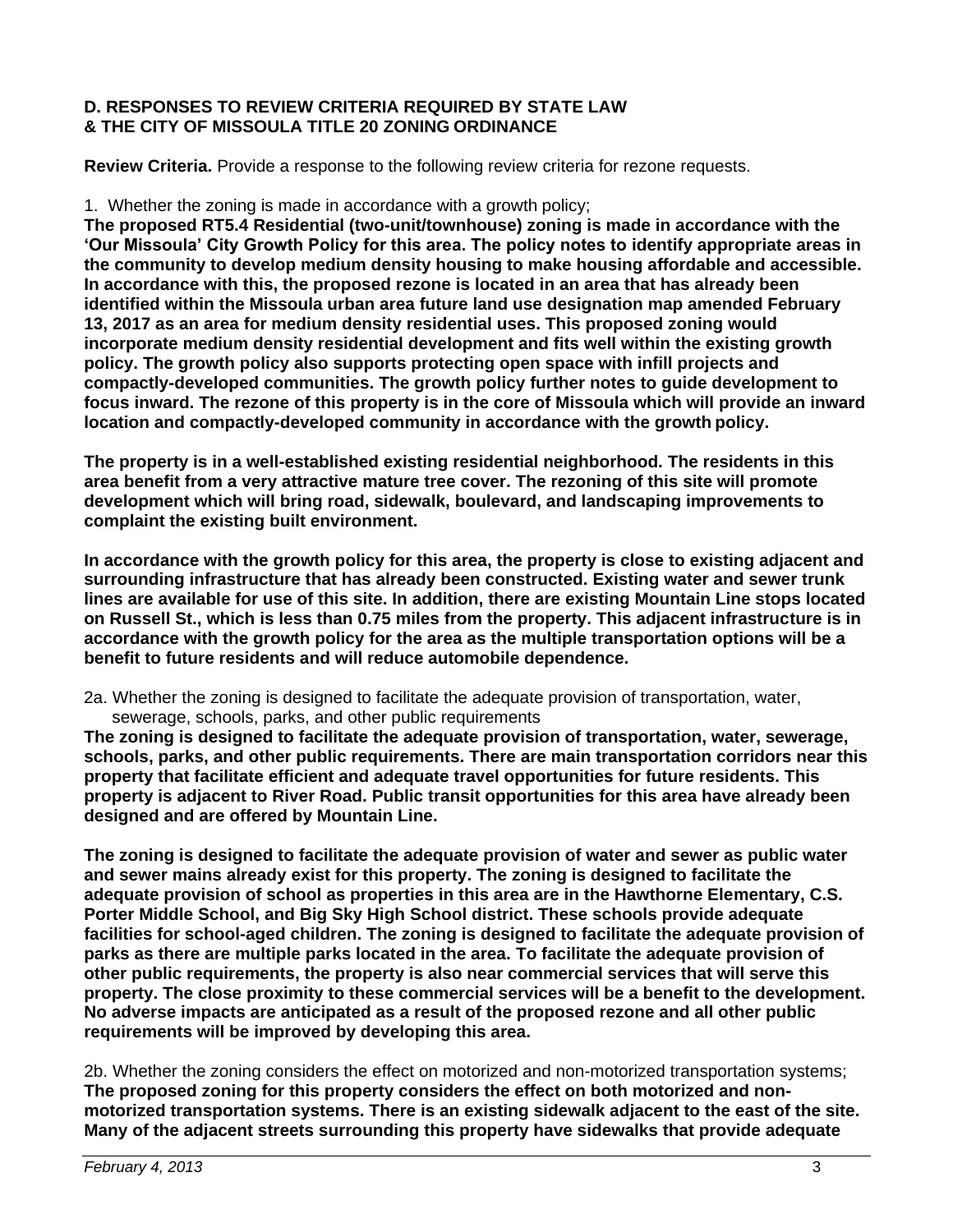**pedestrian facilities for transportation. These sidewalks will be utilized for non-motorized transportation to and from the property. While designated bicycle paths are not located immediately adjacent this property, there are bike lanes and pedestrian facilities within the surrounding area to provide non-motorized transportation to and from the property.**

**The property is also located in the core of Missoula, which places it in close proximity to major streets and intersections that provide efficient access to motorized transportation systems.**

#### 3. Whether the zoning considers the promotion of compatible urban growth;

**The proposed rezone request will continue the promotion of compatible urban growth and will provide a compactly-developed community. The subject property is located directly adjacent to multiple residential properties and is near Missoula's major commercial corridors. The proposed rezone of the property is compatible with this character of the area. The rezone would encourage development in order to expand the existing residential area. This rezone will provide an example for neighboring property owners who also want to explore their options for redeveloping their own properties.**

**The land use designation for this area allows for medium density development and this zoning falls within this category. The close proximity of the existing commercial services makes this property an ideal location for development. Future residents will be able to take advantage of being near multiple commercial conveniences as well as being close to several of Missoula's parks. The proximity to major roadways, yet also being located adjacent to a residential street will provide a convenient motorized transportation option for future residents. The proposed rezone of this property will also provide new residential construction to conserve the value of buildings in this area.**

4a. Whether the zoning is designed to promote public health, public safety, and the general welfare; **The proposed rezone is designed to promote public health, safety and the general welfare on the property to be rezoned. The property is located in an urban area at the center of Missoula which provides many commercial services and conveniences that promote the general welfare of members of this community. The property is also located near emergency services that provide quick emergency response times as well as quick access and transportation to the hospitals in Missoula. This convenient access promotes public health and public safety for future members of the community.**

#### 4b. Whether the zoning is designed to secure safety from fire and other dangers;

**The proposed rezone is designed to secure safety from fire and other dangers. The existing Missoula water mains in the area will be connected to and utilized for future development on this property. The City of Missoula Police Department and the City of Missoula Fire Department serve the area. The property is also located within an urban area of Missoula so quick response time for emergency personnel to arrive at the property will also secure safety from fire and other dangers. Future development on the property will be designed in a way to secure safety from fire and other dangers.**

4c. Whether the zoning considers the reasonable provision of adequate light and air;

**The proposed zoning considers the reasonable provision of adequate light and air. The rezone is proposed in the core of Missoula to protect open spaces further outside of town. The required building setbacks for the proposed zoning will be similar to the existing setbacks for the homes in the area. These setbacks provide adequate light and air for this area.**

4d. Whether the zoning conserves the value of buildings and encourages the most appropriate use of land throughout the jurisdictional area;

**The proposed zoning conserves the value of buildings and encourages the most appropriate use of land throughout the jurisdictional area. The rezone of this area will encourage**